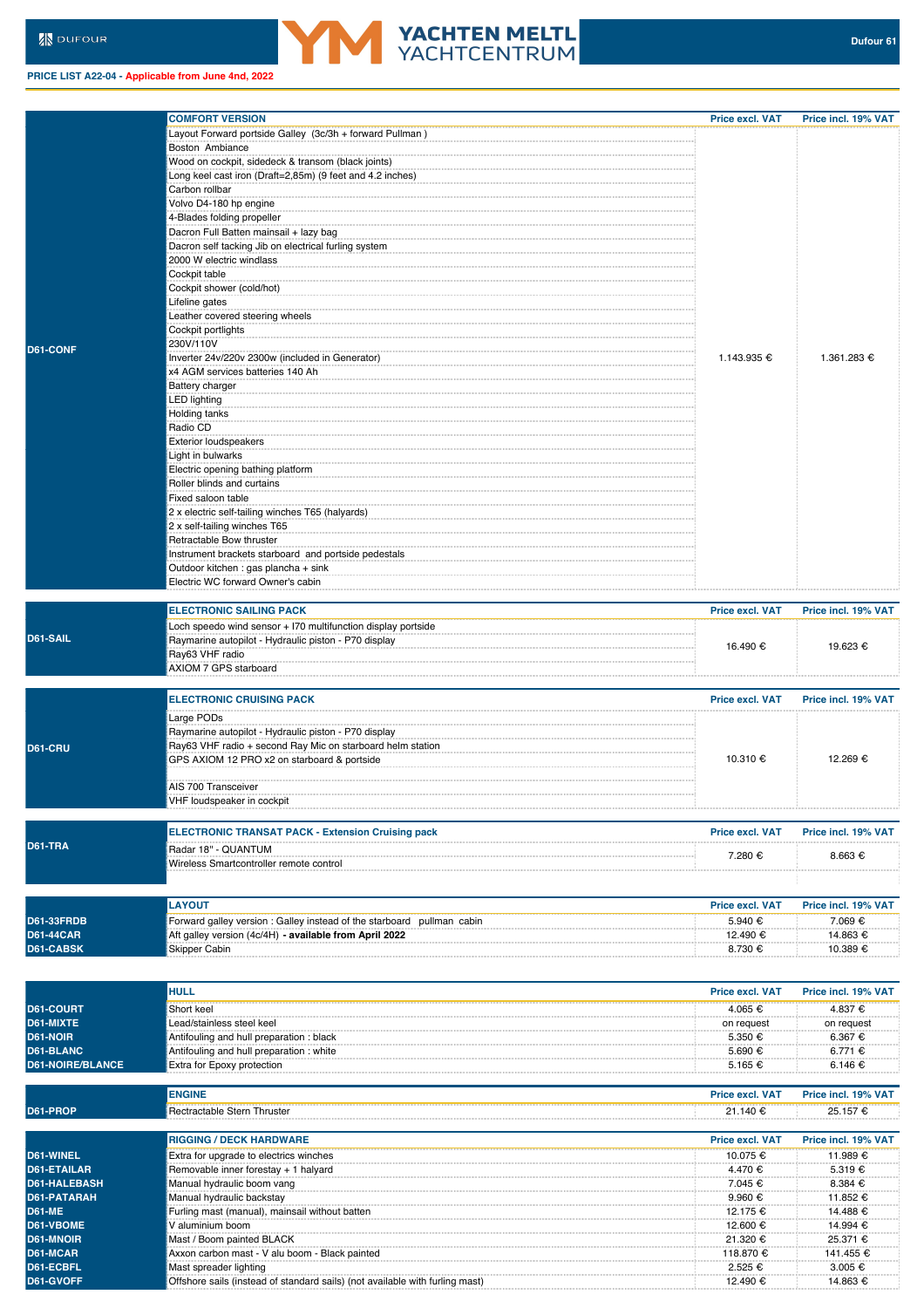| D61-CZER                                 | Code Zero with drifter and hardware                                                                                               | 23.845 €               | 28.376 €            |
|------------------------------------------|-----------------------------------------------------------------------------------------------------------------------------------|------------------------|---------------------|
| D61-ACSPIBD                              | Asymmetrical spinnaker deck fitting                                                                                               | 6.080 €                | 7.235 €             |
|                                          | <b>DECK EQUIPMENT</b>                                                                                                             | Price excl. VAT        | Price incl. 19% VAT |
| <b>D61-FDC2</b>                          | Extra forwood on cockpit, side decks and transom with black joints and frames                                                     | 12.490 €               | 14.863 €            |
| <b>D61-FDC5</b>                          | Extra for grey synthetic teak grey joints on cockpit, side decks and transom                                                      | 20.060 €               | 23.871 €            |
| <b>D61-DR2</b>                           | Natural wood with frames and black joints on the roof                                                                             | 12.190 €               | 14.506 €            |
| <b>D61-DR5</b>                           | Synthetic Teak grey joints on the roof with frames                                                                                | 20.120 €               | 23.943 €            |
| D61-PETIN                                | Stainless steel bow protection                                                                                                    | 1.145 €                | 1.363 €             |
| <b>D61-HTCOCK</b>                        | Steering wheel covers + cockpit table cover                                                                                       | 1.145 €                | 1.363 €             |
| D61-HPOD                                 | POD covers                                                                                                                        | 760 €                  | 904 €               |
| D61-ACAB                                 | Sprayhood with hand rail: Dark smoke                                                                                              | 5.740 €                | 6.831 €             |
| <b>D61-BIM</b>                           | Bimini Dark smoke                                                                                                                 | 12.060 €               | 14.351 €            |
| D61-BARN / D61-BARB                      | Fiberglass steering wheels:<br>□ Black □ White                                                                                    | 2.765 €                | 3.290 €             |
| D61-PASS                                 | Hydraulic Gangway Stainless steel                                                                                                 | 44.145 €               | 52.533 €            |
| D61-TAQU                                 | Seasmart folding mooring cleats                                                                                                   | 12.600 €               | 14.994 €            |
| <b>D61-TREUI</b>                         | Windlass + Air Pump(in/out) + Rolls                                                                                               | 4.040 €                | 4.808 €             |
| <b>D61-CDEGUI</b>                        | Double windlass control with chain counter                                                                                        | 1.015 €                | 1.208 €             |
| D61-CDEMO                                | Double engine throttle (*) requires D61-CRU                                                                                       | 4.160 €                | 4.950 €             |
| D61-CDEPROP                              | Double thruster control                                                                                                           | 870€                   | 1.035 €             |
| <b>D61-CKCOUSS</b>                       | Cockpit bench cushions with backrests : Dark smoke                                                                                | 5.545 €                | 6.599€              |
| <b>D61-LBS</b>                           | Outside sunbathing area + aft cockpit table                                                                                       | 7.415 €                | 8.824 €             |
| <b>D61-COULUX</b>                        | Sunbed cushions: Dark smoke                                                                                                       | 2.250 €                | 2.678 €             |
|                                          | <b>INTERIOR</b>                                                                                                                   | <b>Price excl. VAT</b> | Price incl. 19% VAT |
| D61-EURO                                 | Europe Ambiance                                                                                                                   | 11.225 €               | 13.358 €            |
| D61-TECHNO                               | Millenium Ambiance                                                                                                                | 12.490 €               | 14.863 €            |
| <b>D61-SOM</b>                           | Slatted mattress support                                                                                                          | 3.150 €                | 3.749 €             |
| D530-TABLUXE                             | Electric square table base + "luxury" square table                                                                                | 3.910 €                | 4.653 €             |
| <b>D61-RABES</b>                         | Extra for RABBANI BEIGE saloon cushions                                                                                           | 1.455 €                | 1.731 €             |
| D61-SABR                                 | Extra for SAHARA BROWN saloon cushions                                                                                            | 1.455 €                | 1.731 €             |
| D61-SABE                                 | Extra for SAHARA BEIGE saloon cushions                                                                                            | 1.455 €                | 1.731 €             |
| <b>D61-BB</b>                            | Extra for BONANZA BEIGE saloon cushions                                                                                           | 1.455 €                | 1.731 €             |
| D61-RAGS                                 | Extra for RABBANI GREY saloon cushions                                                                                            | 1.455 €                | 1.731 €             |
| D61-RALG                                 | Extra for RABBANI LIGHT GREY saloon cushions                                                                                      | 1.455 €                | 1.731 €             |
| <b>D61-SOBE</b><br><b>D61-TAP</b>        | Extra for SOFT BEIGE saloon cushions                                                                                              | 1.455 €<br>8.730 €     | 1.731 €<br>10.389 € |
|                                          | Carpet                                                                                                                            |                        |                     |
|                                          | <b>ELECTRICAL SYSTEM</b>                                                                                                          | <b>Price excl. VAT</b> | Price incl. 19% VAT |
| D61-HEAT                                 | Heating (water system)                                                                                                            | 18.430 €               | 21.932 €            |
| <b>D61-VIN</b>                           | Electric wine cooler 220V / 110V (***) requires D61-33FRDB                                                                        | 3.045 €                | 3.624 €             |
| <b>D61-REFCONG</b>                       | Extra for drawer freezer (***) requires D61-33FRDB                                                                                | 3.045 €                | 3.624 €             |
| D61-REFTI                                | Extra for drawer fridge (***) requires D61-33FRDB                                                                                 | 3.030 €                | 3.606 €             |
| <b>D61-FRIGCK</b>                        | Fridge, integrated in the cockpit table                                                                                           | 1.600 €                | 1.904 €             |
| D61-GPEELEC                              | PANDA Generator 15000i                                                                                                            | 37.180 €               | 44.244 €            |
| D61-FRIGBD                               | Extra coolbox below the galley worktop (**)                                                                                       | 3.030 €                | 3.606 €             |
| D61-CLIM                                 | Air conditioning 58 000 BTU 110v/220v reversible & dehumidifier                                                                   | 51.455 €               | 61.231 €            |
| <b>D61-BOSE</b>                          | FUSION combined DVD/audio system (saloon, cockpit)                                                                                | 4.415 €                | 5.254 €             |
| D61-COQLED<br>D61-LAVVCAV                | Underwater led system: 2 leds on stern<br>Dishwasher 220v only - forward Galley                                                   | 3.275 €                | 3.897 €             |
| D61-LAVVCAR                              | Dishwasher 220v only - aft Galley                                                                                                 | 3.150 €<br>2.080 €     | 3.749€<br>2.475 €   |
| D61-LAVL                                 | Washing machine 220v only 3kg in the owner heads                                                                                  | 6.815€                 | 8.110€              |
| <b>D61-LAVLARTD</b>                      | Washing machine 220v only instead of the sink in starboard rear head                                                              | 6.815 €                | 8.110€              |
| <b>D61-CARRETV</b>                       | TV 50" in the saloon                                                                                                              | 4.920 €                | 5.855€              |
| D61-CAVTV                                | TV 50" in forward cabin side island bed                                                                                           | 2.520 €                | 2.999€              |
| <b>D61-CARRETVUS</b>                     | TV 50" in the saloon - Pre Wiring only + support - USA Norm (instead of EU Norm)                                                  | 4.425 €                | 5.266 €             |
| <b>D61-CAVTVUS</b>                       | TV 50" in forward cabin side island bed - Pre Wiring only + Support - USA Norm (instead of EU Norm)                               | 2.170 €                | 2.582 €             |
|                                          |                                                                                                                                   |                        |                     |
| D61-MIWA                                 | Microwave 220 V                                                                                                                   | 760€                   | 904 €               |
| <b>D61-EXP</b>                           | Espresso machine 220V only                                                                                                        | 620€                   | 738 €               |
| <b>D61-MIWAUS</b><br>D61-EXPUS           | Microwave - Pre Wiring only - USA Norm (instead of EU Norm)<br>Espresso machine - Pre Wiring only - USA Norm (instead of EU Norm) | 515€<br>390€           | 613€<br>464 €       |
| <b>D61-FOURELEC</b>                      | Electric oven (instead of gas oven)                                                                                               | 1.880 €                | 2.237 €             |
| <b>D61-PLANELEC</b>                      | Electric plancha grill (instead of gas plancha)                                                                                   | 1.755 €                | 2.088€              |
|                                          |                                                                                                                                   |                        |                     |
|                                          | <b>HYDRAULIC SYSTEM</b>                                                                                                           | <b>Price excl. VAT</b> | Price incl. 19% VAT |
| D61-RINC                                 | Chain locker rinsing                                                                                                              | 860 €                  | 1.023 €             |
| D61-CEAUD                                | Shore fresh water plug                                                                                                            | 450€                   | 536 €               |
| D61-DESAL                                | Water maker DUO 100L / H<br>- 12v / 220v/110v                                                                                     | 19.515 €               | 23.223 €            |
| <b>D61-WCELSK</b><br><b>D61-WCELAVTD</b> | Electric WC skipper cabin<br>Electric toilet front starboard                                                                      | 1.180 €<br>1.180 €     | 1.404 €<br>1.404 €  |
| D61-WCELARBD                             | Electric toilet aft portside                                                                                                      | 1.180 €                | 1.404 €             |
| <b>D61-WCELARTD</b>                      | Electric toilet aft starboard                                                                                                     | 1.180 €                | 1.404 €             |
| <b>D61-WCELARBDEQ</b>                    | Electric toilet aft portside for CREW                                                                                             | 1.180 €                | 1.404 €             |
| D61-WCELEDAV                             | Electric toilet with fresh water flush skipper cabin                                                                              | 1.640 €                | 1.952 €             |
| <b>D61-WCELEDAVTD</b>                    | Electric toilet with fresh water flush front starboard                                                                            | 1.640 €                | 1.952 €             |
| <b>D61-WCELEDARBD</b>                    | Electric toilet with fresh water flush aft portside                                                                               | 1.640 €                | 1.952 €             |
| <b>D61-WCELEDARTD</b>                    | Electric toilet with fresh water flush aft starboard                                                                              | 1.640 €                | 1.952 €             |
| <b>D61-WCELEDARBDEQ</b>                  | Electric toilet with fresh water flush aft portside for CREW                                                                      | 1.640 €                | 1.952 €             |
|                                          |                                                                                                                                   |                        |                     |
|                                          | Mandatory export PACKING / TRANSPORT (Net price - No discount)                                                                    | <b>Price excl. VAT</b> | Price incl. 19% VAT |
| D61-BEC/BEL<br>D61-PREP                  | Cradle keel on<br>Comminsioning in La Rochelle (mandatory)                                                                        | 7.455 €<br>27.490 €    | 8.871 €<br>32.713 € |
| D61-MEM                                  | Handover/training with skipper (mandatory)                                                                                        | 4.920 €                | 5.855 €             |
| <b>D61-USA</b>                           | USA Norm (instead of EU Norm)                                                                                                     | 495€                   | 589€                |
| D61-FDEX                                 | Exportation fees (customs declarations & certificates)                                                                            | 495 €                  | 589€                |
| <b>PRESTADM</b>                          | Admin Fees (non-standard invoicing process to dealers)                                                                            | 495€                   | 589€                |